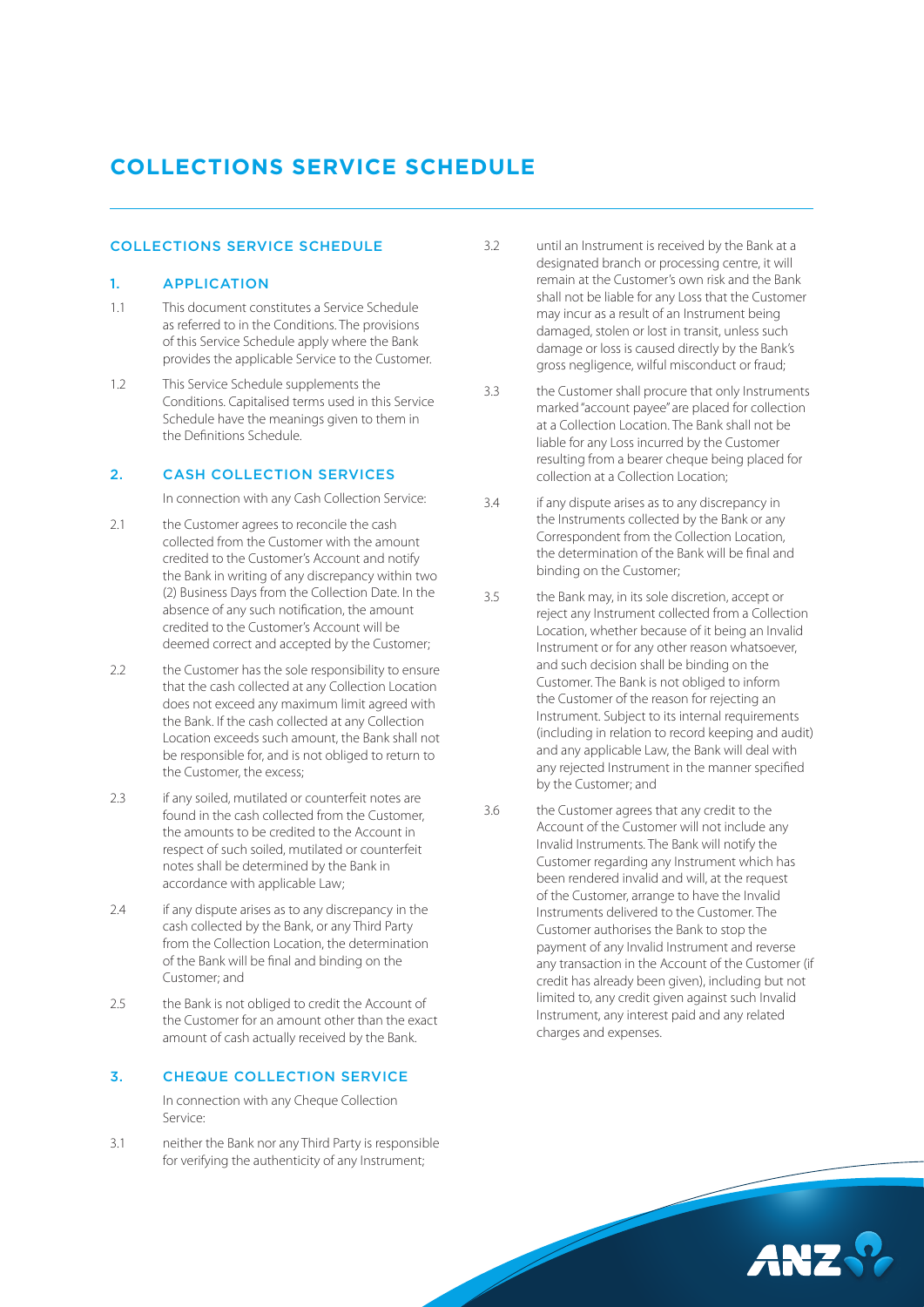### 4. PURCHASE AND /OR DISCOUNTING **SERVICE**

 In connection with the provision of any Purchase and/or Discounting Service:

- 4.1 the amount of credit given to the Customer against the value of any receivable is subject to any limits and restrictions that the Bank may from time to time impose; and
- 4.2 where any relevant receivable is rejected or is not cleared, the Customer authorises the Bank to effect a reversal of credit from the Account which, at the Bank's discretion, may be as at the value date of the credit or the value date of receipt of return information of such rejection or nonclearance, provided that the Bank may refrain from debiting the Account against the amount of credit provided, if the Customer provides to the Bank a proof of debit in respect of the pay or account in which case the Bank will liaise with the relevant third party bank to try to resolve the discrepancy.

#### 5. POST DATED CHEQUE MANAGEMENT SERVICES

 In connection with any Post-dated Cheque Management Services:

- 5.1 save as otherwise agreed with the Customer. the Bank is not responsible for verifying the completeness, accuracy or validity of any PDC or any PDC List;
- 5.2 the Customer agrees that only PDCs and PDC Lists that are correct and complete in all material respects are provided to the Bank. The Bank shall not be liable for any Loss incurred by the Customer resulting from any incorrect or incomplete PDC or PDC List;
- 5.3 save as otherwise agreed with the Customer, if the Customer does not verify the contents of any PDC List generated by the Bank within five (5) Business Days of receipt, the Bank will be entitled to treat that PDC List as correct, complete and accepted by the Customer;
- 5.4 in the event of any inconsistency between the clearing date of a PDC specified in a PDC List and that specified in the relevant PDC, the Bank will process that PDC in the order specified in the PDC List;
- 5.5 if the Customer does not want any PDC to be processed, it must send the Bank an Instruction as soon as practicable and in any event no later than fifteen (15) Business Days prior to the clearing date of such PDC or such other time period as may be mutually agreed between the Bank and the Customer;
- 5.6 if the Bank determines that any PDC was not obtained lawfully and that the Bank or any Correspondent may be subject to a claim from

the rightful owner of the PDC or any other party in respect thereof, the Customer agrees to repay to the Bank on demand the amount of the PDC together with interest at the maximum default rate prescribed by the Bank from time to time; and

5.7 although the Bank will exercise due care in the performance of this Service, the Bank will not be liable for any theft, damage or loss or for any consequences or damages arising from the theft, damage or loss of any PDC while in transit or in storage at the processing centre and/or the Vault, unless such theft, damage or loss is caused directly by the Bank's gross negligence, wilful misconduct or fraud. The Bank will inform the Customer within a reasonable period, from the date of receipt at the Bank's processing centre, about any such theft, damage or loss.

# 6. LOCKBOX SERVICE

In connection with a Lockbox Service:

- 6.1 unless otherwise agreed, the Customer shall collect all Correspondence from the designated Delivery Box and deliver to ANZ on each Business day or in a manner agreed by ANZ and the Customer.
- 6.2 the Customer agrees that the Bank may process the Correspondence based on images delivered to the Bank.

#### 7. DIRECT DEBIT MANAGEMENT **SERVICE**

 In connection with any Direct Debit Management Service:

- 7.1 the Customer acknowledges and agrees that, save as otherwise agreed with the Customer, the Bank is not responsible for verifying the completeness, accuracy or validity of any Mandate but that if the Bank elects, at its discretion, to carry out any verification procedures in respect of a Mandate, the Bank will not be obliged to commence the Direct Debit Management Service in respect of that Mandate until such verification procedures have been completed to the Bank's satisfaction;
- 7.2 the Customer agrees to notify the Bank in advance and within any time limits agreed between the Bank and the Customer, of any change that will be made to a Mandate. The Customer agrees that until it has notified the Bank of a change to a Mandate and the Bank has had a reasonable opportunity to act on such notification, the Bank may rely on the details of the Mandate previously notified to it; and
- 7.3 the Bank will use the relevant Third Party System and the provision of the Direct Debit Management Service will be subject to the rules and procedures of such Third Party System.